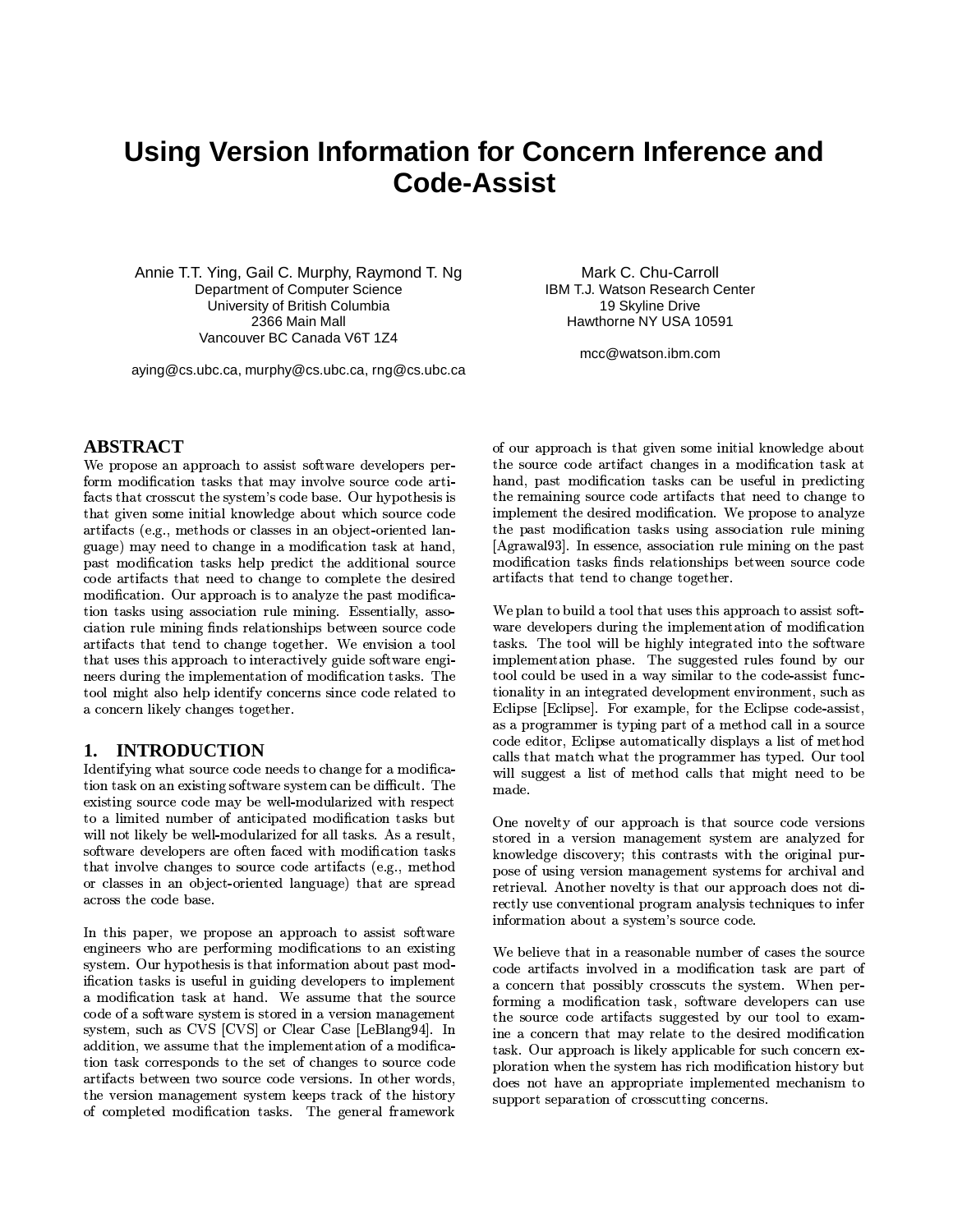

Figure 1: Past history that involves the concern of storage code of a system containing JDBC database table creation and accesses.

#### **SCENARIOS**  $2.$

To demonstrate our approach, we consider two modification tasks that involve crosscutting concerns.

#### $2.1$ **Scenario 1 - A Modification Task Involving** a Database Storage Concern

We consider a modification task that touches the concern involving the storage code of JDBC database table creation and accesses. In the system's modularization, the Java source code implementing the concern are spread across multiple classes in different packages. The modification task is to change the name of an attribute of a JDBC table in SQL statements embedded in Java source code.

As shown in Figure 1, from the past modification tasks, we can determine that a change to the method issuing the JDBC calls to create a table (method DBAccessPt createRepo) tends to occur with changes to the methods that issue JDBC calls to access that table (methods TextArtifactAgent.retrieve and DataArtifactAgent.retrieve) from the association rule

```
{DBAccessPt. createRepo} \Rightarrow{TextArtifactAgent.retrieve,
DataArtifactAgent.retrieve}.
```
For example, modification task  $#11$  in Figure 1 involves changes to both the method containing the table creation statement and the two methods containing the table accesses statements. Obviously, the reason behind such an association rule is that when changing the name of an attribute in a table in JDBC, all accesses of the changed attribute in the table must be updated. When a developer makes a change to DBAccessPt createRepo, we envision our tool will suggest that methods TextArtifactAgent.retrieve and DataArtifactAgent retrieve are likely to change as well.

If a developer neglected to change the references to some of the attribute names, a compiler would not be able to catch this error because the SQL statements are string literals in the Java source code. Conventional program analysis approaches would require a specific SQL static analyzer in order to give this suggestion. However, in this scenario, our approach just depends on the fact that methods containing

the changed string literals have tended to change together in the past.

# 2.2 Scenario 2 - A Modification Task Involving **UI** Code

We consider making a modification to the integrated development environment Eclipse [Eclipse]. Eclipse supports team programming using CVS [CVS]. The modification task is to enable a user to specify a default value of the host location of the CVS repository. This modification involves making changes to the preferences configuration UI page and changes to the team programming related UI code (such as entries in a pop-up menu associated with a project icon). We believe that our approach is applicable since adding new features in the UI tends to have a certain pattern. Using our approach, software engineer can identify changes to the UI based on the patterns discovered from the past changes.

# 3. APPROACH

In this section, we describe our method of analyzing the past modification tasks using association rule mining. We assume that the source code is stored in the repository in a version management system and a modification task corresponds to the difference between two source code versions. The data to be mined is the source code repository.

# 3.1 Mining Association Rules on Changed **Source Code Artifacts**

The problem of finding association rules is often referred to the market basket problem [Agrawal93]. Intuitively, market basket data corresponds to a database of transactions of customers' purchases  $D$ , or market baskets, in retail organizations. In this setting, the goal is to find the *association rules* of the form "when a customer purchases item  $x$ , the customer is likely to also purchase item  $y$ ". More precisely, given basket data  $D$ , the goal is to generate all association rules of the form  $x \Rightarrow y$  with *support* greater than a userspecified threshold  $s$  (i.e., both  $x$  and  $y$  occur together in at least s% of the market baskets) and confidence greater than a user-specified threshold  $c$  (i.e., of all baskets containing  $x$ , at least  $c\%$  also contain y). This definition can be generalized to  $X \Rightarrow Y$  in which X and Y are disjoint sets of items instead of just a single item. For a formal treatment of the problem, see [Agrawal93].

In our application, the source code repository is a database  $D$  of implemented modification tasks; each modification task  $T$  is a set of source code artifact changes between two source code versions. In this setting, the association rule  $x \Rightarrow y$ means that when the source code artifact change  $x$  is present in a modification task, the source code artifact change  $y$  is likely to be present in the same task. This definition can be generalized to  $X \Rightarrow Y$  in which X and Y are disjoint sets of source code artifact changes.

## 3.1.1 Dealing with Low Support of Rules

We anticipate that some *interesting* rules in the source code version repository may not occur frequently enough to have support greater than the minimum threshold. Because the number of association rules discovered depends on the user-specified support threshold (and confidence threshold), choosing a good support threshold is tricky. Setting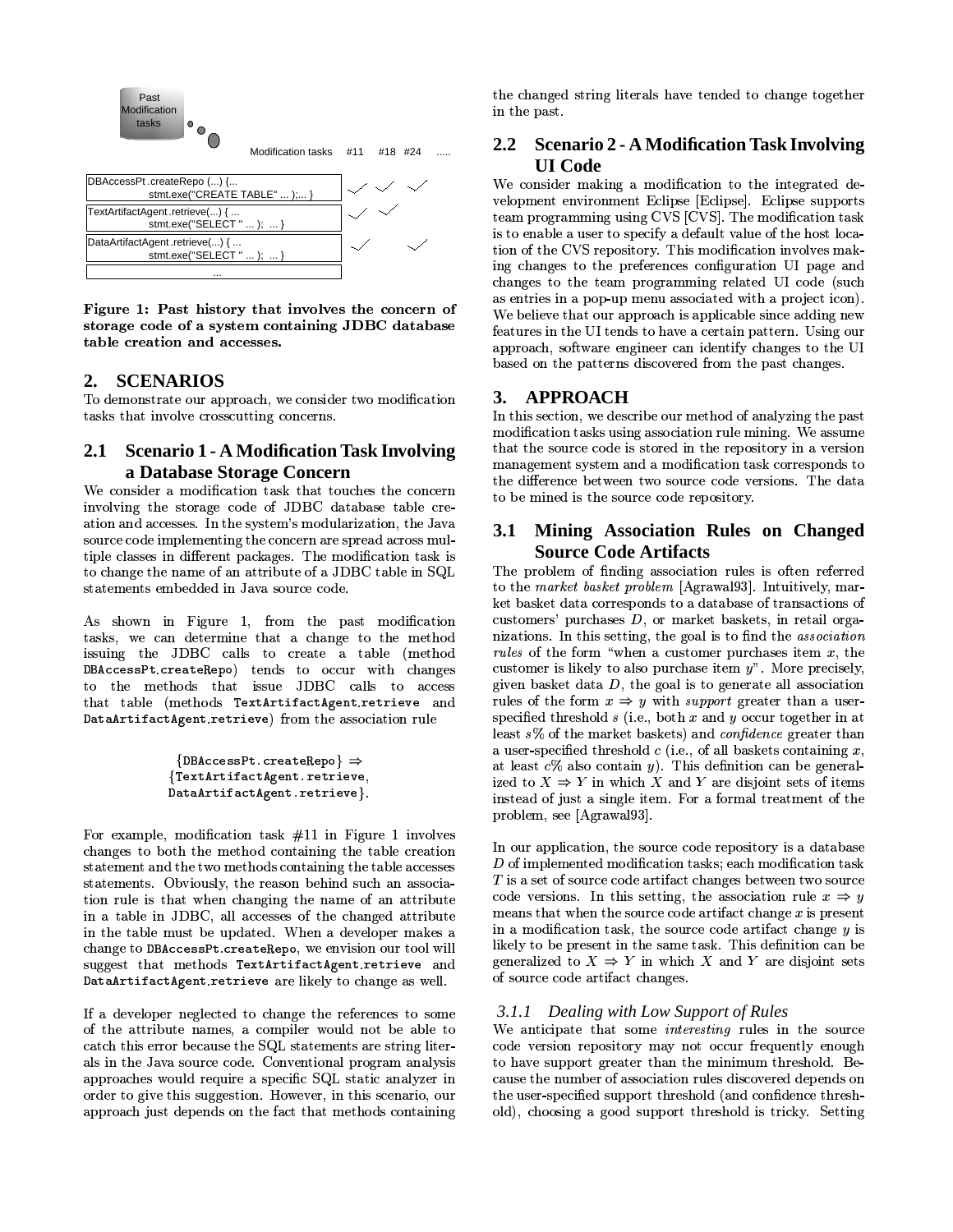the support threshold too high would eliminate potentially interesting rules; setting the support threshold value too low would kill the efficiency and would likely return many uninteresting rules, which would cause problems with the acceptance of the approach by developers. We may need to use alternative mechanism other than support and confidence to measure the interestingness of the rules.

#### 3.1.2 Cleaning Negative Data

Source code artifacts that frequently change together do not necessarily correspond to a correct modification and may possibly correspond to bugs. To avoid such misleading suggestions, we need to distinguish such *negative* data by correlating bug fixing reports with modification tasks in the source code repository. We need to exclude this negative data in the computation of association rules.

## 3.2 Strengths of the Approach

Our approach has at least three strengths. The algorithm we use for finding association rules is scalable, incremental, and able to handle second-hand data.

#### **Scalable**

Data mining algorithms are designed to be scalable. There are a series of proposals addressing on scalibility of association rule mining algorithms (e.g., [Agrawal94, Park97]).

#### *Incremental*

The algorithm for finding association rules can incrementally adopt the completed modification tasks between source code versions. A non-incremental algorithm would require a recomputation on all the modification tasks in the repository; the performance may not be acceptable if we would like to interactively guide the developer through a modification task. The algorithm would depend on an association rule mining algorithm that handles dynamic data [Cheung98]. Using conventional program analysis techniques to analyze change impact cannot easily handle incremental updates to the source code because such techniques often require global reanalysis of the source code.

#### Capable of handling second-hand data

We can apply data mining algorithms to data that have been already collected. The original purpose of the source code repository was for managing versions of the system, but we can reuse this data for knowledge discovery. No additional collection or generation of data is required.

## 4. IMPLEMENTATION

#### 4.1 Issues

There are several implementation issues that we will address in our tool.

#### Granularity of the source code artifacts

The granularity of versioning in the version management system determines the precision of the association rules inferred. Many version management systems, including CVS, use file-level granualarity. We think that file-granularity is too coarse; many association rules would look redundant because each source code artifact unit may include changes that are irrelevant to each other. We believe our

approach will work well at the method-granularity. We plan to build our code-assist tool on a version management system called Stellation [Chu-Carroll02, Stellation], which will support fine-grained (which includes method-grained) versioning shortly.

#### Lack of data

Because our hypothesis is that past history is useful in predicting the source code artifact changes in the current modification task, we must have a big enough database of source code versions from which to mine rules. Not all software projects have such a history available.

## 4.2 Exploring Concerns Related to a Modification

Our tool can be integrated into FEAT [Robillard02], a concern exploration tool that shows representation of concerns of the system. A software developer can incrementally build up the concern using suggestions given by our tool. Using FEAT, the developer can store the representation of the concern and further explore the concern.

## 5. SUMMARY

In this paper, we have described an approach that provides suggestions on what source code artifacts tend to change together in the past. Such suggestions are useful when performing a modification task that involves a crosscutting concern. To evaluate our approach, we will build a tool that assists software developers perform modification tasks.

## 6. REFERENCES

[Agrawal93] Rakesh Agrawal, Tomasz Imielinski, and Arun Swami. Mining association rules between sets of items in large databases. In Proc. of the ACM SIGMOD Conference on Management of Data, pages 207-216, May 1993.

[Agrawal94] Rakesh Agrawal and Ramakrishnan Srikant. Fast Algorithms for Mining Association Rules. In Proc. of the 20th Int'l Conference on Very Large Databases, pages 487-499, September 1994.

[Aggarwal98] Charu Aggarwal and Philip Yu. Online generation of association rules. In Proceedings of 14 th Intl. Conf. on Data Engineering (ICDE'98), pages 402-411, February 1998.

[Cheung96] David W. Cheung, Jiawei Han, Vincent T. Ng, and C.Y. Wong. Maintenance of Discovered Association Rules in Large Databases: An Incremental Update Technique. In Proceedings of the 12th International Conference on DataEngineering (ICDE'96), pages 106-114, March 1996.

[Chu-Carroll02] Mark Chu-Carroll, James Wright, and David Shields. Supporting Aggregation in Fine Grained Software Configuration Management. To appear in FSE 2002, November 2002.

[CVS] CVS (Concurrent Versions System) web site: http://ccvs.cvshome.org/servlets/ProjectHome

[Eclipse] Eclipse web site: http://www.eclipse.org/